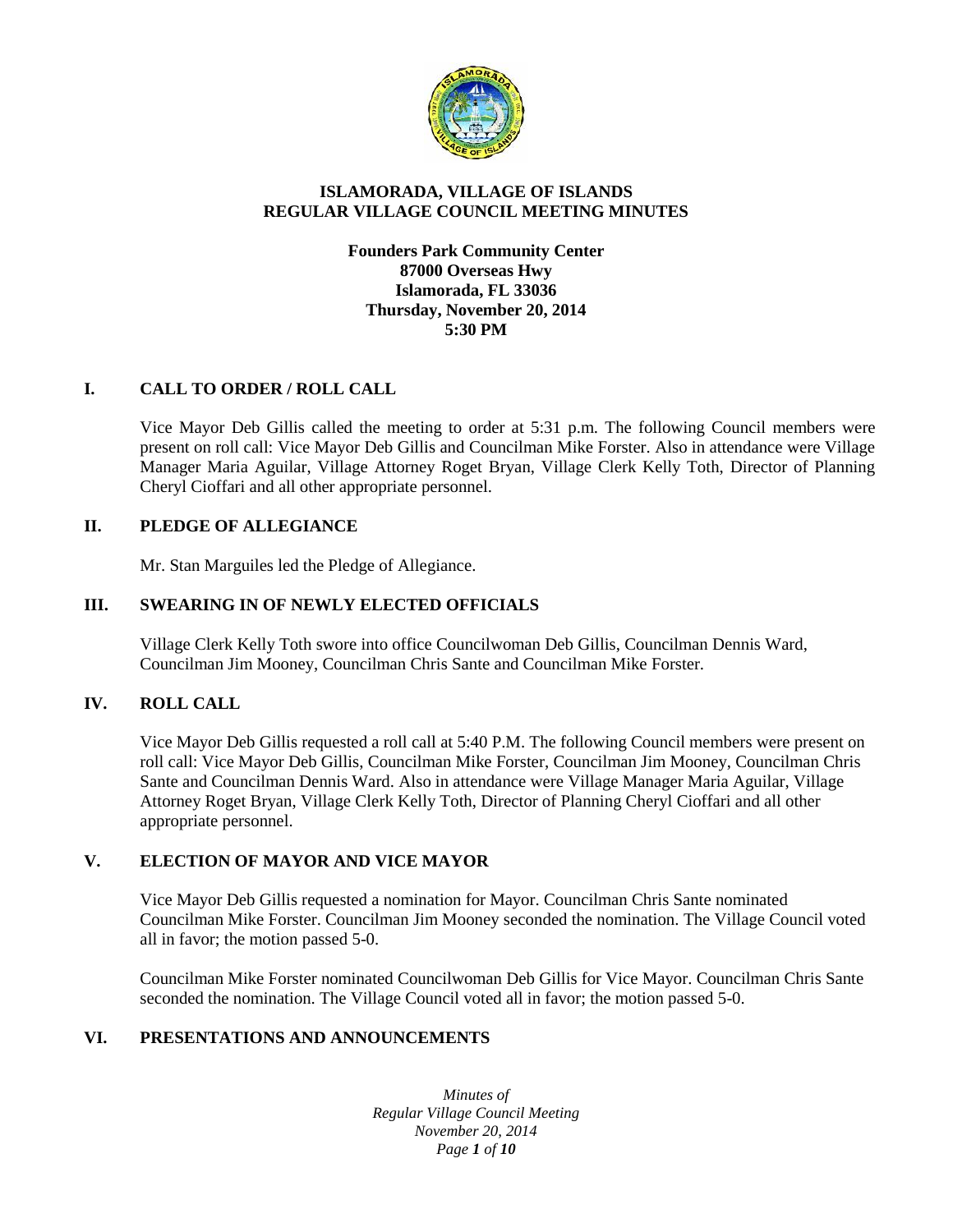Vice Mayor Deb Gillis presented Ken Philipson with a plaque recognizing him for his dedication and service on Council and service from March 2010 to November 2014.

Vice Mayor Deb Gillis presented Dave Purdo with a plaque recognizing him for his dedication and service on Council from March 2010 to November 2014.

A. Presentation by Ken Philipson Regarding Florida League of Cities Annual Legislative Conference

Mr. Ken Philipson provided a report regarding the Florida League of Cities (FLC) Legislative Committee process and the recent FLC Legislative Conference he attended. Mr. Philipson provided an overview of the 2015 draft legislative priorities and spoke about the importance of lobbying and the Village's state lobbyist.

B. Presentation by State Lobbyists

Islamorada's State Lobbyist Mr. Bill Peebles, introduced lobbyists John Smith and Dean Cannon. He thanked Ken Philipson, Dave Purdo and Ted Blackburn for their hard work and specifically thanked Ted and Ken for being the face of Islamorada in their lobbying efforts. Mr. Peebles stated that the Village had received 27 million in funding over the last three years and explained that this was 27% of the state funding that had come to Monroe County. He credited State Representative Holly Raschein for her help in their lobbying efforts.

### **VII. PUBLIC COMMENT**

Mayor Mike Forster opened public comment.

Bill Bosely welcomed the Council and thanked the previous Council for their service.

John Fernandez stated that terms longer than two years were not necessary as proven by the elected Council. Mr. Fernandez spoke against the change made to the Charter that allows Council Members to be elected with less than a majority vote. He spoke of the importance of an integration of Council members.

Paul Bates stated he was proud of the 68% voter turnout. He thanked the Council that served and thanked those that ran for Council. He suggested Council create an ethics ordinance for Council and staff and suggested elections where the top five candidates are elected.

Dave Purdo congratulated the new Council and thanked the people he served with, staff and his supporters. He asked Council to make decisions for the good of all of Islamorada and commented about the shortage of available workforce housing.

Beth Kamenstein spoke about the 10,000 square foot referendum item that did not pass and urged Council to give it their attention. Ms. Kamenstein expressed concern over the approved development of a Publix supermarket in Islamorada.

Robbie Majeska, Key Largo Wastewater Treatment District (KLWTD) Commissioner, stated that it says a lot about the community by the number of people that ran for office. Mr. Majeska commented on how expensive the wastewater project is and referenced the Interlocal agreement regarding Army Corps of Engineering funding and an Interlocal agreement regarding the Mayfield Grant funding. He also stated that Islamorada has an agreement with the KLWTD pertaining to Key Largo wastewater treatment plant. Mr. Majeska invited the Council to tour the Key Largo wastewater treatment plant on December  $9<sup>th</sup>$ . He urged the Council to continue to work together.

> *Minutes of Regular Village Council Meeting November 20, 2014 Page 2 of 10*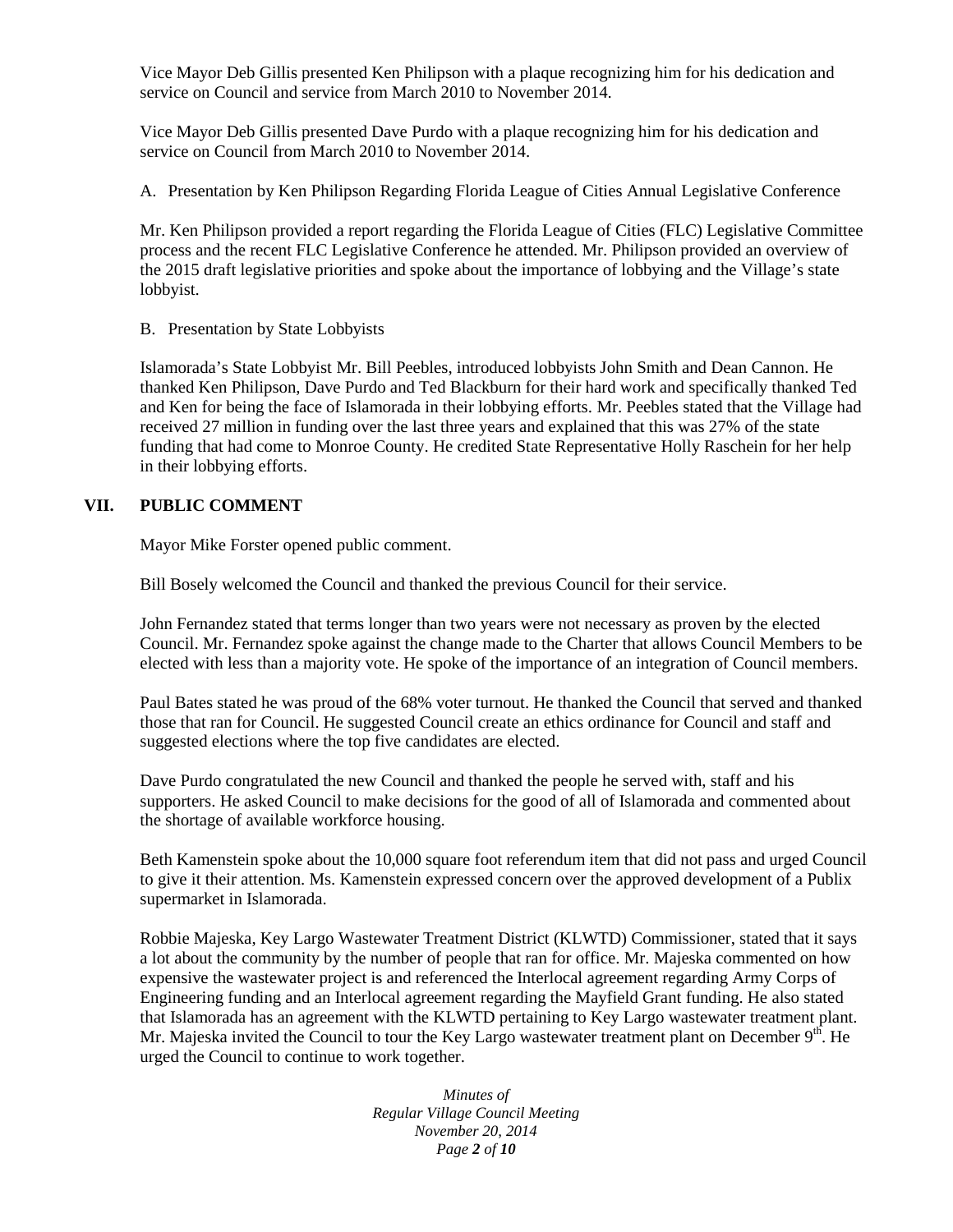Ted Blackburn congratulated the new Council. He spoke in support of Bill Peebles, Dean Cannon and John W. Smith's lobbying efforts.

Vice Mayor Deb Gillis thanked Mr. Blackburn for serving.

David Guardino thanked the outgoing Council for their efforts and hard work. He welcomed the new Council members. He spoke of the increased financial changes to the wastewater project. Mr. Guardino spoke in support of residentially zoned properties remaining zoned as residential and not being changed to commercial.

## **VIII. AGENDA: Request for Deletion / Emergency Additions**

Vice Mayor Deb Gillis added discussion under XVII. Mayor/Council Communications regarding a Council member attending the Florida Keys Wastewater Funding meeting. Mayor Mike Forster added discussion under XVII. Mayor/Council Communications regarding a Councilmember working with the state lobbyists.

Mayor Mike Forster appointed Tony Hammon to the Local Planning Agency.

Vice Mayor Deb Gillis appointed Nancy Hershoff to the Workforce Affordable Housing Committee.

## **IX. CITIZENS' ADVISORY COMMITTEE UPDATES**

## **X. VILLAGE MANAGER REPORTS AND UPDATES**

### A. CDBG Update

Village Manager Maria Aguilar informed the new Council members that she has been providing updates on CityView, CDBG and the grinder pump connection loan for the past three to four months.

Ms. Aguilar reported that with regard to the Community Development Block Grant (CDBG), the Village applied to DEO in an effort to offer connection assistance for low to medium income households. She stated staff received the signed grant agreement from DEO and proceeded with issuing an RFP for program administration services. She stated the RFP was published on November 13, 2014 on DemandStar and in the newspaper and that the proposal submission deadline is Dec.  $5<sup>th</sup>$ . Ms. Aguilar stated a proposal selection committee comprised of Village staff members was created and that staff anticipates bringing a recommendation for program administration services to Council at the December 18, 2014 Regular Village Council Meeting. She explained the first task for the Administrative Services Coordinator will be to create a selection process and prequalification process for the plumbers. These plumbers would be paid through the grant program and would be responsible for connecting the property owners. She stated that staff anticipates sending out the program applications to property owners in February 2015.

#### B. CityView Update

Ms. Aguilar provided a CityView update and stated Planning, Building, Code Enforcement, Finance and Fire Department staff has been engaged this past week in training exercises to learn the new CityView software. She stated next week staff would begin using the program in a test capacity. Ms. Aguilar stated she expects to start the process to go live the week of December  $1<sup>st</sup>$  and clarified that this date pertains to the Building Permits and Inspections modules.

> *Minutes of Regular Village Council Meeting November 20, 2014 Page 3 of 10*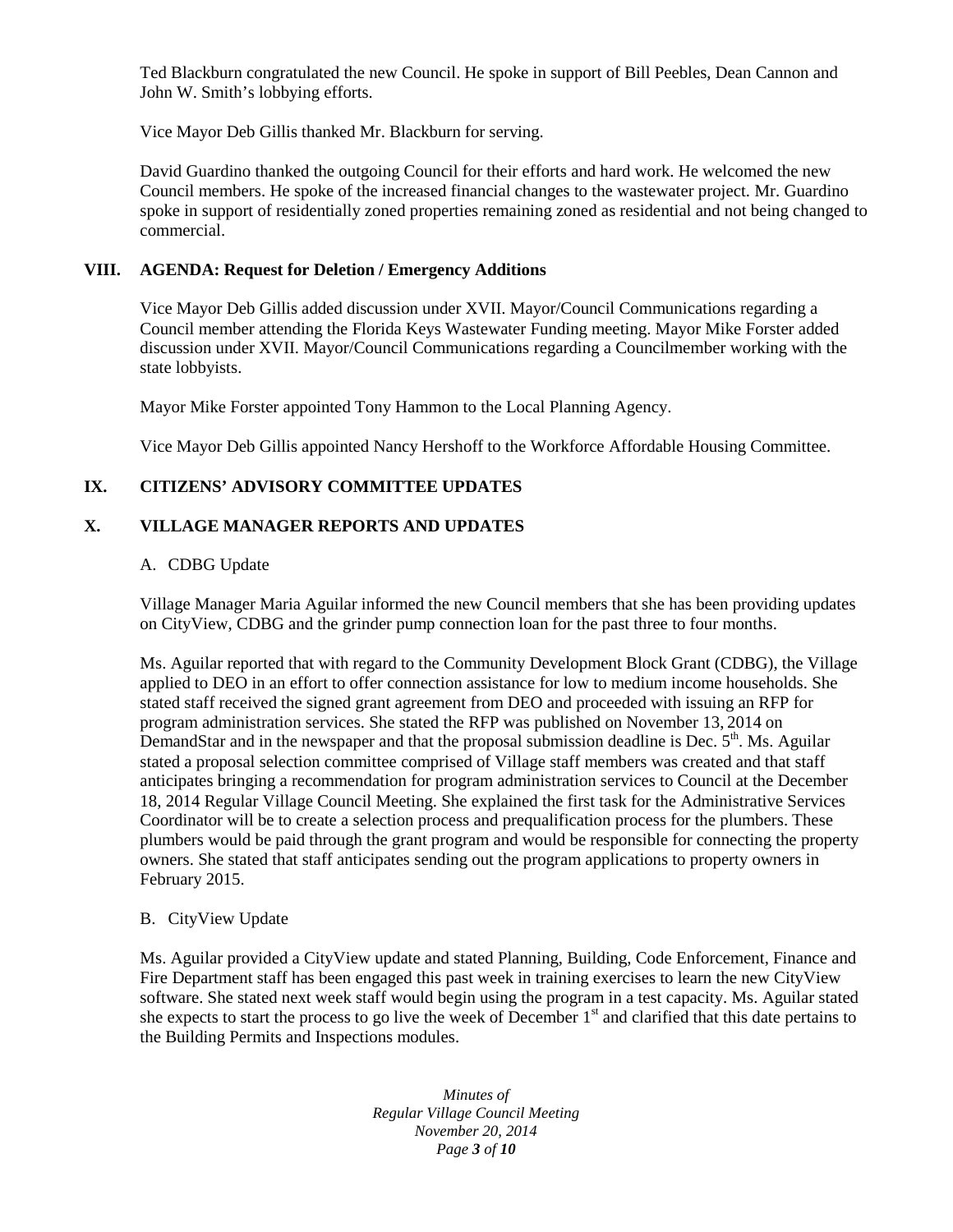Councilman Chris Sante asked how long it would be before the public could access information on the web. Ms. Aguilar stated the week of December 1<sup>st</sup> they will begin the process to go live and the second week of December the public should be able to access information in CityView such as permit status and permit history. Ms. Aguilar explained that the data conversion had already taken place.

C. Grinder Pump Connection Loan Update

Ms. Aguilar stated that grinder pump connection loan notices went out on November  $19<sup>th</sup>$  to property owners that are included in the residential grinder pump program. The loan program provides for five year financing for the lateral connection. Ms. Aguilar stated that she listed herself in the letter as the point of contact for any questions pertaining to the financing program. She stated the deadline to opt into the loan program is December  $31<sup>st</sup>$ , 2014 and that those opting into the loan program will see the first assessment on the November 2015 tax bill.

## **XI. CONSENT AGENDA**

(All items on the Consent Agenda are considered routine by the Village Council and will be approved by one motion. There will be no separate discussion of these items unless a Councilmember so requests, in which event, the item will be moved to the Main Agenda.)

A. Minutes:

October 23, 2014 Regular Village Council Meeting

Councilman Chris Sante made a motion to approve. Vice Mayor Deb Gillis seconded the motion. Council voted all in favor. The motion passed 5-0.

## **XII. WASTEWATER MATTERS**

A. Wastewater Project Update

Wastewater Program Manager Greg Tindle stated the master pump station on North Plantation Key is operating in a test phase and will be permanently placed into service in the next few weeks. Mr. Tindle provided a construction update on the vacuum pump stations and the collection systems.

Councilman Chris Sante asked for an update on the salt water intrusion with regard to the vacuum pits being replaced. Mr. Tindle stated 80 pits have been replaced to date and explained that the salinity levels were not where they need to be yet because replacement of the pits has not been completed nor have they finished testing and correcting the issues within the system. Mr. Tindle stated the salinity levels were trending downward but that they were not where they needed to be. Councilman Sante stated that he had expected to see a dramatic improvement with the replacement of 80 vacuum pits.

Councilman Sante asked when the Middle Plantation Key station would be complete and when could the property owners expect to connect. Mr. Tindle stated the vacuum pump station should be completed in December and that testing would occur following the completion of the construction, followed by public meetings with the property owners. Mr. Tindle stated he expects the connection notices to go out in February.

Councilman Sante expressed concern for the property owners that have delayed their construction because they are waiting to connect to the sewer system.

Mayor Mike Forster opened public comment.

*Minutes of Regular Village Council Meeting November 20, 2014 Page 4 of 10*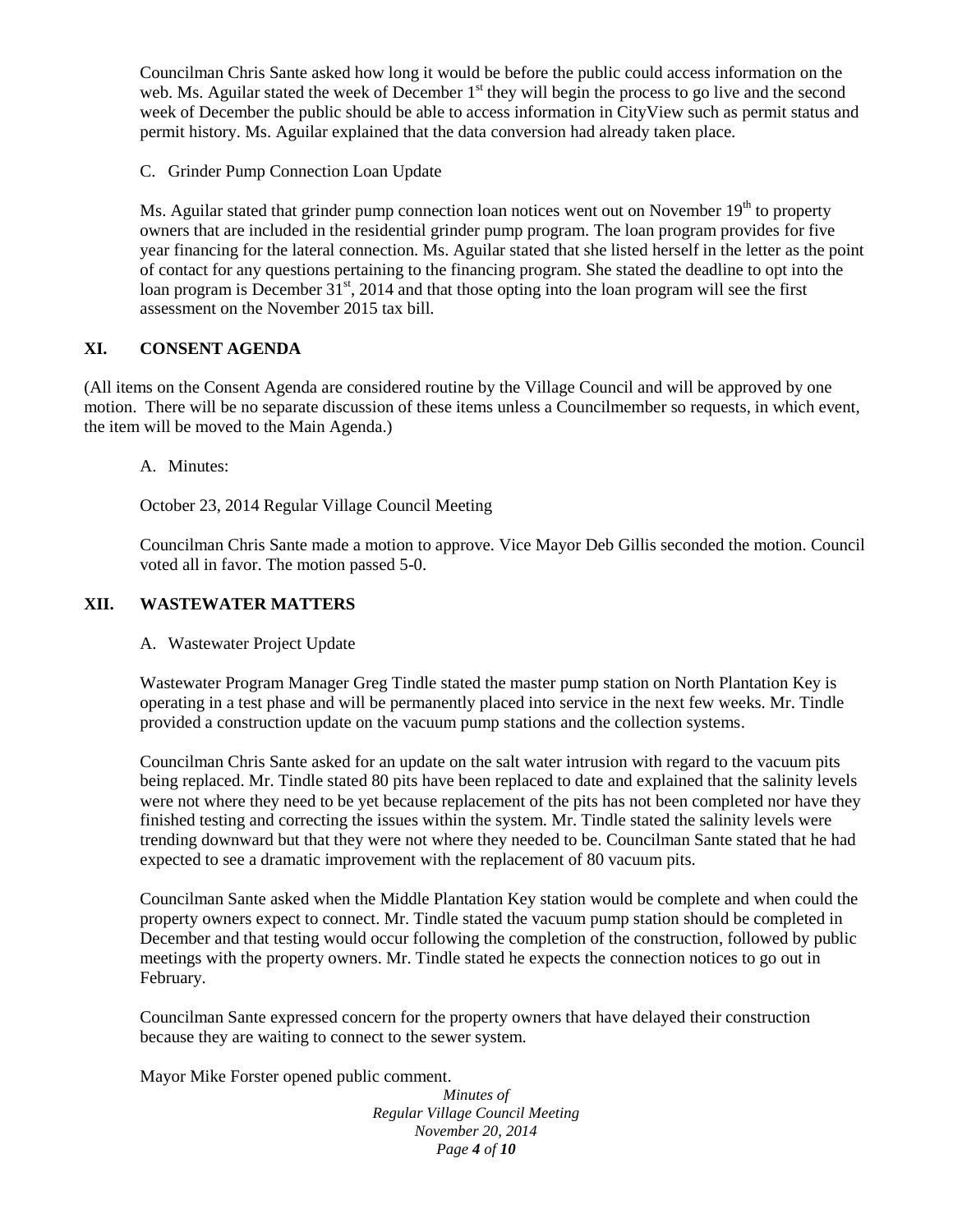Robbie Majeska, KLWTD Commissioner, stated that KLWTD is working with Islamorada on the salinity issue and has not billed Islamorada for the salinity levels.

Dave Purdo questioned the charges for salt water intrusion this month. Mr. Tindle stated that KLWTD has not billed the Village for salt water intrusion, the levels were trending downward and there have been no backups.

Mr. Larry Barr inquired about the wastewater tab for this agenda. Mr. Tindle explained that the tab would be included on the December 4<sup>th</sup> agenda. Vice Mayor Deb Gillis explained that because the November meeting was moved to an earlier date, the tab would not be ready until the next meeting.

#### **XIII. ORDINANCES**

#### **XIV. QUASI-JUDICIAL**

A. Request for Re-plat of a Portion of MacDonald's Plat at 84745 Old Highway

Village Attorney Roget Bryan read the quasi-judicial statement and requested that anyone not having been sworn in raise their hand. Village Clerk Kelly Toth swore in the witnesses. Mr. Roget Bryan read the title of the Resolution and requested Council discloses ex-parte communications. Vice Mayor Deb Gillis disclosed that she had spoken with the owners and Pete Bacheler. Mayor Mike Forster disclosed that he had spoken with the owners. Councilman Dennis Ward and Councilman Jim Mooney disclosed they had spoken with Pete Bacheler. Councilman Chris Sante did not have any ex-parte communications. Councilman Sante did state that he had spoken with the owners during his last term on Council.

Senior Planner Shane Laakso presented the staff report recommending approval with conditions.

Mayor Mike Forster asked if Council had any questions; there were none.

Mayor Forster invited the applicant to speak.

Mr. Pete Bacheler stated that he and the owners were there to answer any questions the Council may have.

Vice Mayor Deb Gillis asked if number four of attachment C (the Wade Trim email) was still applicable. Senior Planner Shane Laakso stated that it was still applicable. Planning Director Cheryl Cioffari explained that the grinder pump program applies to existing developed properties and that the comment is still applicable because this a single parcel that is being redeveloped. Vice Mayor Deb Gillis asked for confirmation that they would not be included in the grinder pump program. Village Attorney Roget Bryan stated that Vice Mayor Gillis was correct.

Councilman Chris Sante stated that the way he understood this was that if he owned a parcel with four or more homes then he would have to pay for his own grinder pump system. Village Attorney Roget Bryan stated that was correct. Mr. Bryan explained that the change order that was approved for the grinder pump program applies to properties that have development applications in process. Mr. Bryan clarified that this property was a re-platting.

Councilman Sante stated the applicant would be dividing this property into individual parcels in which case this paragraph would not apply because he would have five individually owned parcels.

Planning Director Cheryl Cioffari explained that the easement that provides access to the parcels is an easement; and that the wastewater connection point would be at property line along Old Highway and that

*Minutes of Regular Village Council Meeting November 20, 2014 Page 5 of 10*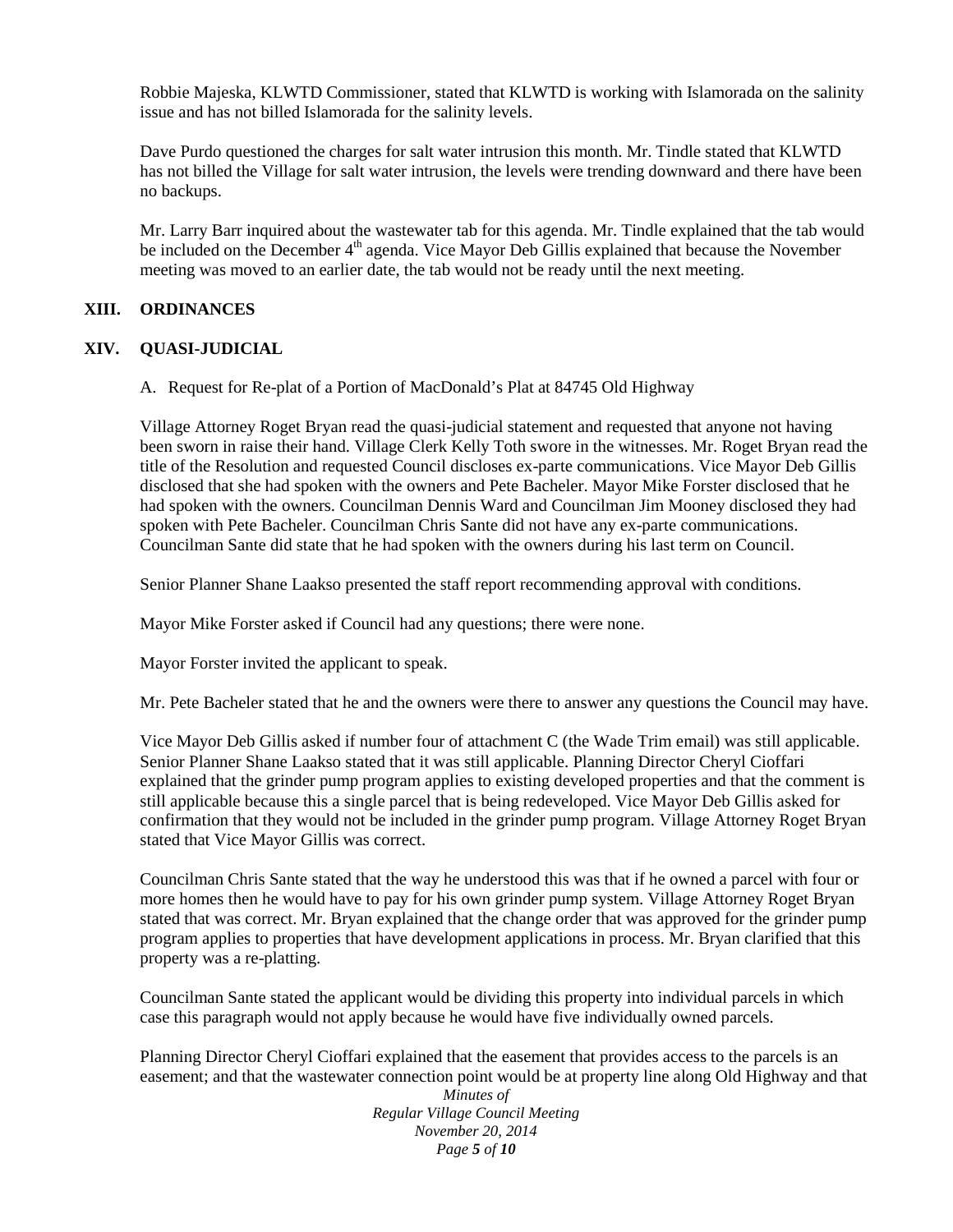they would not come onto the property to develop the system. Councilman Sante asked how this situation was different than the individually owned properties on Thompsonville Rd. Councilman Sante stated that the way this is written, that if these properties were individually owned then the Village has a responsibility to provide them with grinder pumps. He stated that if one owner owned all five properties, then they should pay for the grinder pump system.

Mayor Mike Forster stated that right now, it is one owner and that we do not know at this point whether he is going to sell the property

Vice Mayor Deb Gillis asked if an owner, with a vacant lot that desired to build a single family home that required a grinder pump, would be part of the grinder pump program. Village Attorney Roget Bryan stated that they would have been required to opt into the program and because they did not opt in, they are not part of the program.

Village Attorney Roget Bryan stated that, per his conversations with Wastewater Program Manager Greg Tindle and based on comments from the Wade Trim engineering consultant; there is an internal gravity sewer system that is being contemplated for this plat that will eventually connect to a grinder pump. Mr. Bryan stated that per the wastewater utility policy the village will not deal with any alternative systems.

Councilman Chris Sante expressed concern over the deadline to opt into the grinder pump program and stated that it should be offered to property owners that build in the future. Village Attorney Roget Bryan explained that a person that comes forward in the future may not be automatically excluded. He explained that you cannot include a vacant parcel that presently does not have the ability to connect to the system and stated the grinder pump would not be utilized. Mr. Bryan stated that it is not out of the realm of possibility that they could be included in the program at a future date, but that they are not existing right now and they have not opted into the program.

Councilman Chris Sante asked that what the Village Attorney was saying was that in the future if someone needed a grinder pump then the Village would do everything in their power to see that they receive the same benefits the current program participants are receiving. Village Attorney Roget Bryan replied that that would be a policy decision for the Council to make at that time.

Vice Mayor Deb Gillis stated this parcel originally had 15 units but would only be using five and asked what happens with the remaining ten units. Pete Bacheler, Agent for the owner, explained that this was a two-step process: first is the plat amendment followed by a zoning change. Mr. Bacheler stated that if zoning is approved they would then decide what would be done with the extra credits.

Councilman Mike Forster asked if the applicant agreed to the conditions. Mr. Bacheler stated that the owner agrees to the conditions.

Mayor Mike Forster opened public comment for those in favor. There was none. Mayor Forster opened public comment for those against. There was none.

Councilman Chris Sante made a motion to approve. Vice Mayor Deb Gillis seconded the motion. Council voted all in favor. The motion passed 5-0.

### **XV. RESOLUTIONS**

**A.** Resolution Approving FEMA FY 2014 Assistance to Firefighters Grant

Village Attorney Roget Bryan read the title of the resolution. Assistant Chief Jason Lyman presented the staff report recommending approval.

> *Minutes of Regular Village Council Meeting November 20, 2014 Page 6 of 10*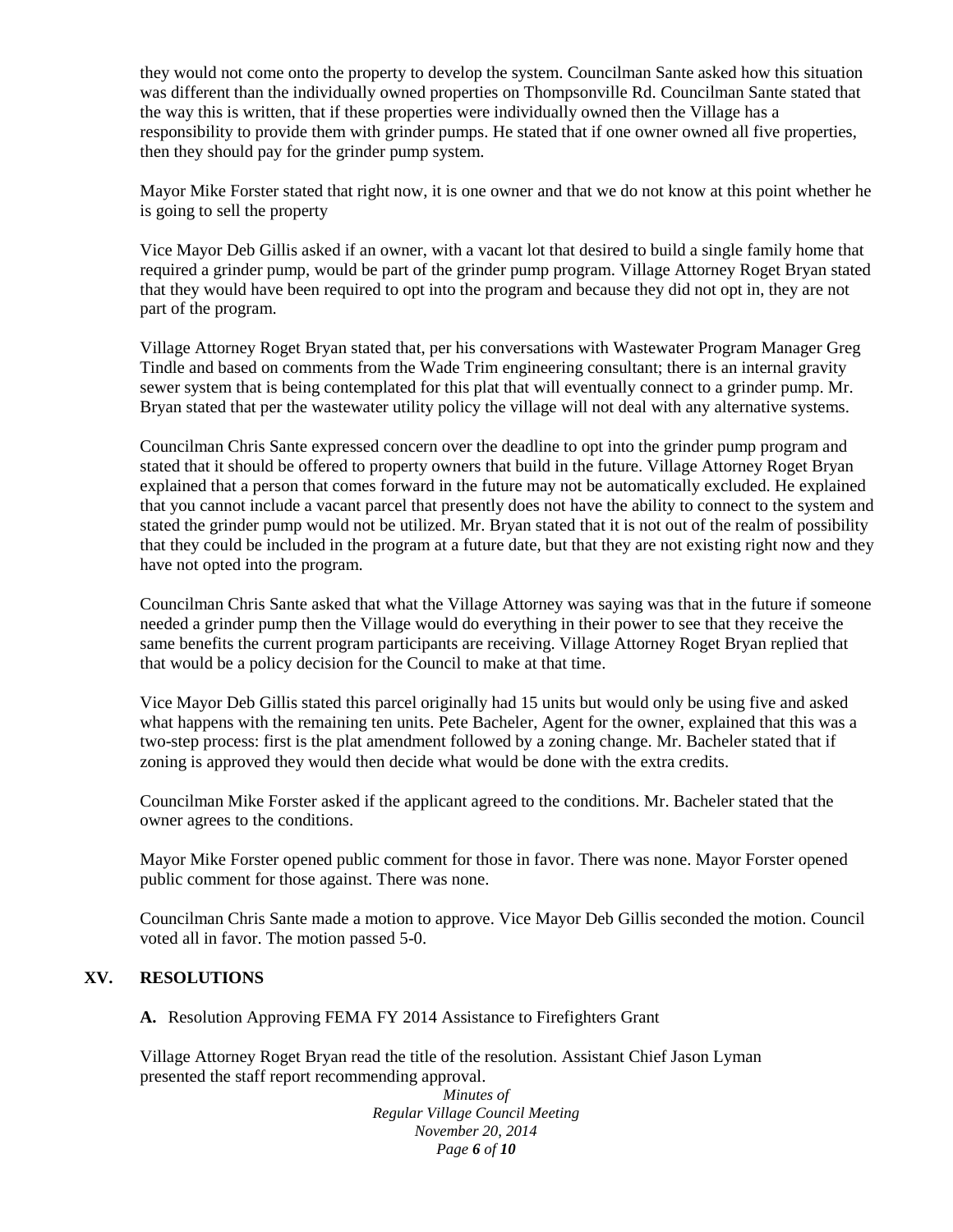Mr. Lyman stated that the department recently received information from FEMA that they interpret to mean the Village qualifies for a 5% match based on how Islamorada is categorized. Mr. Lyman stated they will seek further confirmation on their interpretation. Vice Mayor Deb Gillis confirmed that this would mean the Village's responsibility would be \$20,000 instead of \$100,000.

Vice Mayor Gillis stated that even a 25% match to receive \$300,000 would be worthwhile. Councilman Sante confirmed that the resolution was based on the worst case scenario of a 25% match.

Councilman Chris Sante stated he would like to see expenses like this budgeted for in the future instead of taking them out of the general fund.

Mayor Mike Forster opened public comment; seeing none, public comment was closed.

Vice Mayor Deb Gillis made a motion to approve. Councilman Jim Mooney seconded the motion. Council voted all in favor. The motion passed 5-0.

**B.** Resolution to Adopt FY 2013 – 2014 Re-appropriation Budget Amendment

Village Attorney Roget Bryan read the title of the resolution. Finance Director Ian Proverbs presented the staff report recommending approval.

Village Manager Maria Aguilar explained that the budget is essentially a law and any deviations from the budget are required to be reported to Council. She stated that per Florida Statutes a municipality has 60 days after the end of the fiscal year to come back to Council with revisions to the budget so that it better reflects actual activity.

Councilman Dennis Ward confirmed that the budget ended September  $30<sup>th</sup>$  and that these were issues that were projected but did not come about. Village Manager Maria Aguilar concurred.

Mayor Mike Forster opened public comment; seeing none, public comment was closed.

Vice Mayor Deb Gillis made a motion to approve. Councilman Chris Sante seconded the motion. Council voted all in favor. The motion passed 5-0.

**C.** Resolution Accepting and Adopting the November 4, 2014 Election Results

Village Attorney Roget Bryan read the title of the resolution. Village Clerk Kelly Toth presented the staff report recommending approval.

Mayor Mike Forster opened public comment; seeing none, public comment was closed.

Vice Mayor Deb Gillis made a motion to approve. Councilman Jim Mooney seconded the motion. Council voted all in favor. The motion passed 5-0.

**D.** BPAS Allocation Distribution for 2015

Village Attorney Roget Bryan read the title of the resolution. Senior Planner Shane Laakso presented the staff report recommending approval.

> *Minutes of Regular Village Council Meeting November 20, 2014 Page 7 of 10*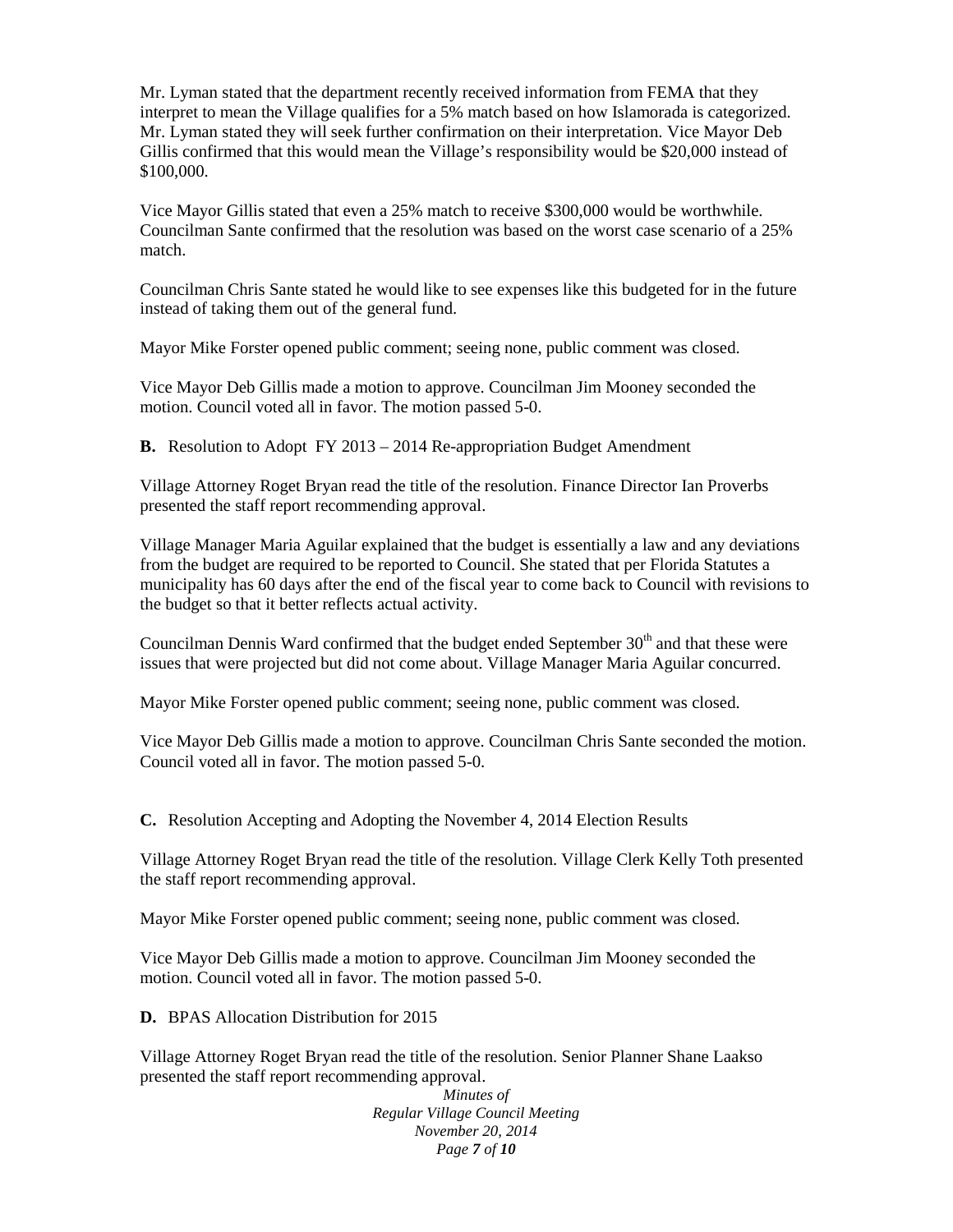Councilman Chris Sante inquired about the purpose of allocating units with land dedications and allocating units without land dedications. Planning Director Cheryl Cioffari explained that by splitting it up it encourages people to dedicate land. She stated that they were not seeing these types of applications because she did not think it was economically advantageous to apply this way. She said that if Council did not want land dedication then the Code could be amended. Ms. Cioffari stated that the benefit that comes from this is balancing the limited number of allocations and accepting donated lots to the Village for conservation or affordable housing. She stated the last dedication was in 2007. She explained that if there are no applications for an allocation with land dedication, those allocations are used for applications without land dedication.

Councilman Jim Mooney asked how much nonresidential square footage was rolled over from the previous year. Senior Planner Shane Laakso stated 11,065 square feet. Councilman Jim Mooney suggested this may indicate that there is too much square footage being allowed.

Planning Director Cheryl Cioffari provided a brief review of the last two ordinances that were adopted by Council amending the Comprehensive Plan and the Village's Code of Ordinances to increase the nonresidential square footage allocations from 6,692 square feet per year to 15,000 square feet.

Mayor Mike Forster opened public comment; seeing none, public comment was closed.

Councilman Chris Sante made a motion to approve. Vice Mayor Deb Gillis seconded the motion. Council voted all in favor. The motion passed 5-0.

# **XVI. MOTIONS**

## **XVII. MAYOR / COUNCIL COMMUNICATIONS**

A. Discussion Regarding Buildings 10,000 sq. ft. and Greater –Vice Mayor Deb Gillis

Vice Mayor Deb Gillis suggested giving staff direction to provide Council with information pertaining to the 10,000 square foot maximum with one of the following options: a moratorium, changing regulations or a zoning in progress. Council discussion ensued and Council agreed upon a Zoning in Progress and using the Community Character Task Force's recommendations as a guide. Village Attorney Roget Bryan stated staff would recommend not less than a 180 day Zoning in Progress period with the option to extend.

Mayor Mike Forster opened public comment.

Pete Bacheler spoke in agreement with limiting the zoning in progress to 180 days with the option to extend.

Dave Purdo suggested Council exercise caution in handling this because the referendum was voted down.

Mayor Mike Forster closed public comment.

Planning Director Cheryl Cioffari confirmed that this would be addressed so as to not affect redevelopment of existing structures. Mayor Mike Forster stated that he understood this to mean the Village would not process applications for anything over 10,000 square feet.

> *Minutes of Regular Village Council Meeting November 20, 2014 Page 8 of 10*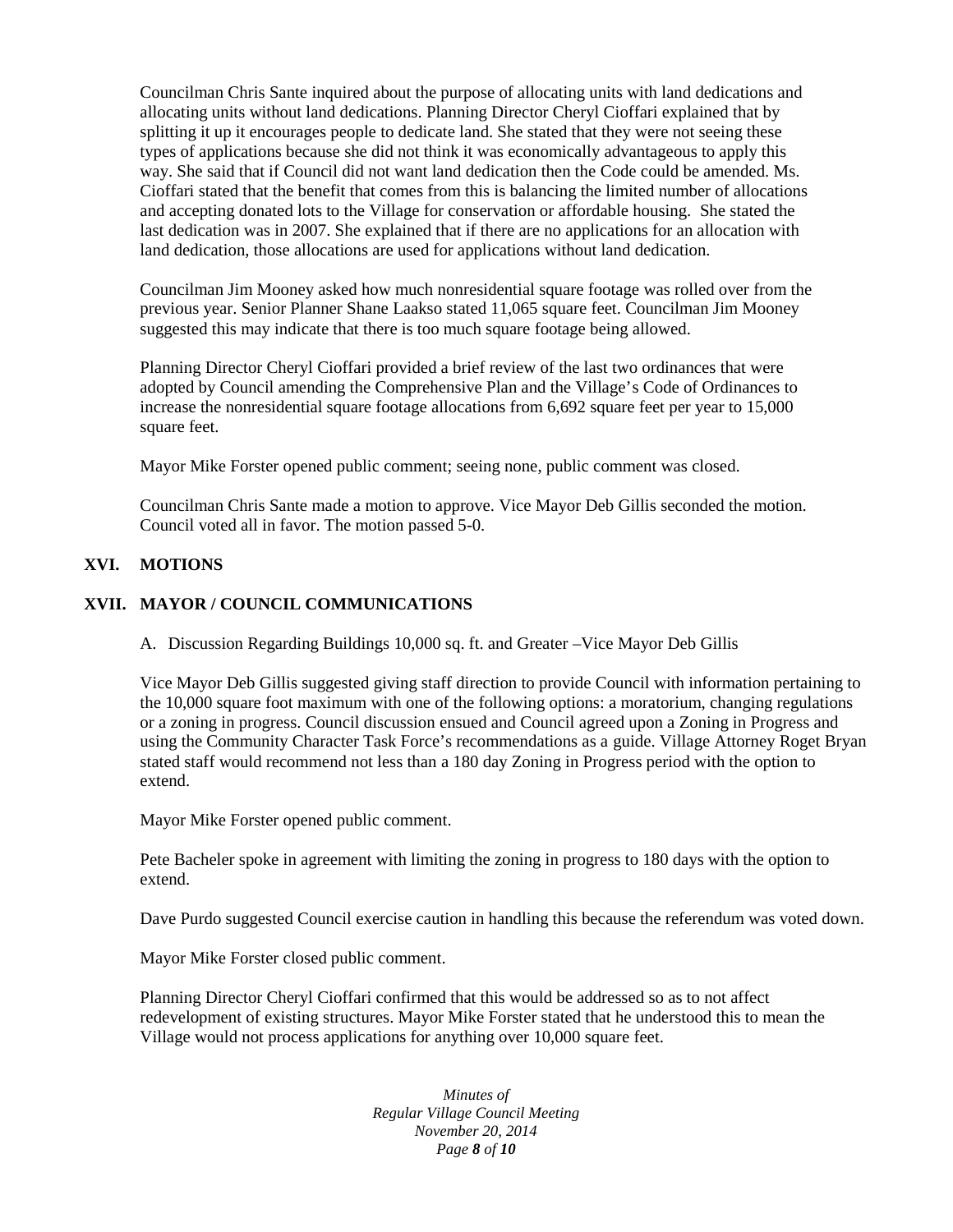Councilman Sante confirmed that staff would provide an outline for Council to consider. Planning Director Cheryl Cioffari stated staff would first provide Council with a resolution for a Zoning in Progress to allow staff time to prepare the options for Council consideration.

B. Discussion Regarding Brew Pubs and Microbreweries – Councilman Forster

Mayor Mike Forster began discussion regarding the 3,000 square foot limitation in areas zoned industrial. He asked for an explanation and discussion regarding this limitation. Mayor Forster stated an owner in this area is looking to expand in the future. Council discussion ensued regarding changing the Code to allow for expansion. Councilman Sante stated he would be agreeable to changing the Code.

Vice Mayor Deb Gillis suggested staff provides Council with information pertaining to the types of uses in areas zoned industrial because there may be particular uses for which the current limitation should be maintained. Councilman Jim Mooney confirmed that Council was only discussing the size of the use and not new construction.

Village Attorney Roget Bryan stated this is a growing industry many municipalities are facing and that it would be prudent for Council to consider the regulations now. Mr. Bryan stated that staff would bring back information to Council taking into consideration the existing current uses.

Mayor Mike Forster began discussion regarding the Village allowing brew pubs in Village Center. Planning Director Cheryl Cioffari stated that she had had conversations with members of the public and that there are people that would like to have brew pubs in areas other than those zoned industrial. Ms. Cioffari asked if it was the direction of the Council to consider other areas and limiting the square footage of brewing.

Mayor Mike Forster opened public comment.

Pete Bacheler spoke about the need for ample parking spaces and how one small change may affect other areas.

Mayor Mike Forster closed public comment.

Planning Director Cheryl Cioffari stated staff would obtain additional information and provide for Council consideration at a future meeting.

C. Lobbyist (discussion item added to agenda)

Mayor Mike Forster began discussion regarding one of the Council members working directly with the lobbyists. Vice Mayor Deb Gillis stated that this does require time in Tallahassee and Washington D.C. Following discussion, Vice Mayor Deb Gillis and Councilman Dennis Ward stated that they would share the responsibility.

D. Florida Keys Wastewater Funding meeting

Vice Mayor Deb Gillis began discussion regarding Council presence at the wastewater funding meeting to be held on December 9<sup>th</sup> at 3 P.M. at the Murray Nelson Building in Key Largo. Councilman Dennis Ward and Mayor Mike Forster stated they would be attending.

# **XVIII. VILLAGE ATTORNEY / VILLAGE MANAGER COMMUNICATIONS**

**A.** Information for New Council Members Regarding the Fills

*Minutes of Regular Village Council Meeting November 20, 2014 Page 9 of 10*